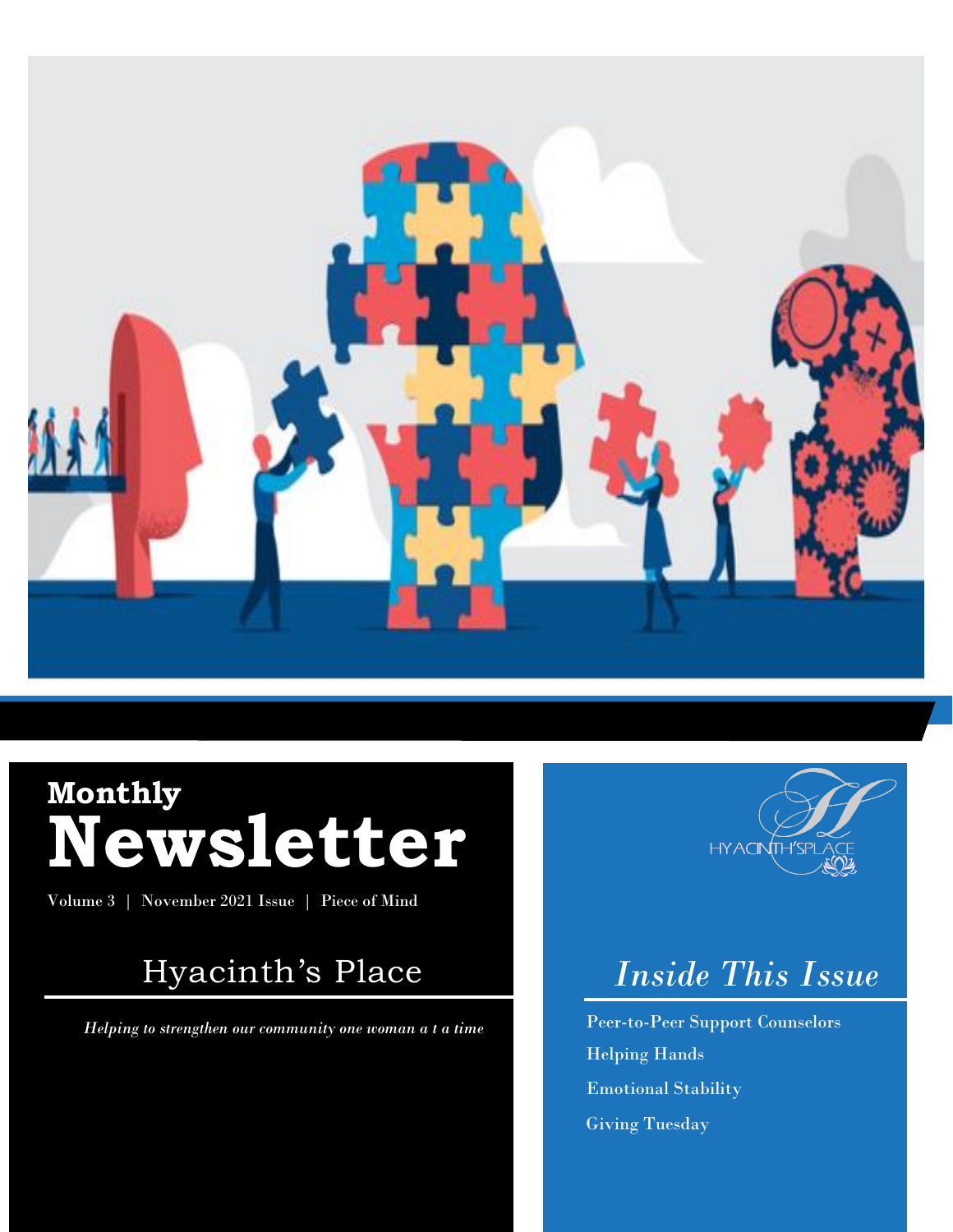

#### *Peer-to-Peer Support Counselors*

Congratulations to several residents at Hyacinth's Place who recently completed the National Alliance on Mental Illness (NAMI), Peer-to-Peer eight-session educational program for adults with mental health conditions who are looking to better understand themselves and their recovery. NAMI, is the nation's largest grassroots mental health organization dedicated to building better lives for the millions of Americans affected by mental illness.

The sessions were taught by trained leaders with lived experience. The program includes activities, discussions, and informative videos. NAMI Peer-to-Peer is a safe, confidential space. The course provides opportunity for mutual support and growth. There is experience, compassion, and understanding from others who can relate to similar experiences as our residents. This is a place to learn more about recovery in an accepting environment.

NAMI Peer-to-Peer assisted residents in the following:

- Set a vision and goals for the future
- Partner with health care providers
- Develop confidence for making decisions
- Practice relaxation and stress reduction tools
- Share their story
- Strengthen relationships
- Enhance communication skills
- Learn about mental health treatment options

Thanks NAMI!

*Helping to Strengthen our Community One Women at a Time*



Hyacinth's Place would like to give a special thank you to Ms. Jackie Palumbo, CPC, ELI-MP, a transitional life coach and owner of Jumpstartcoaching.com. Ms. Palumbo helped the ladies at Hyacinth's successfully complete an Emotional Stability Program. (See article below on Emotional Stability).

#### *About Jackie Palumbo*

After decades as a business leader in the insurance industry, I became a certified professional coach and started my own business to best serve people who struggle to embrace change. I help my clients explore their inner self and learn how to shift their energetic mindset to reach their goals. My experience to help others is deeply rooted in my passion and purpose to encourage people to build a vision and life plan that aligns with who they are and who they want to be. I am grateful to Dr. Sonya Johnson and Ms. Urla Barrow for allowing me to share my passion and purpose with the women at Hyacinths as their facilitator for the Emotional Stability Program.

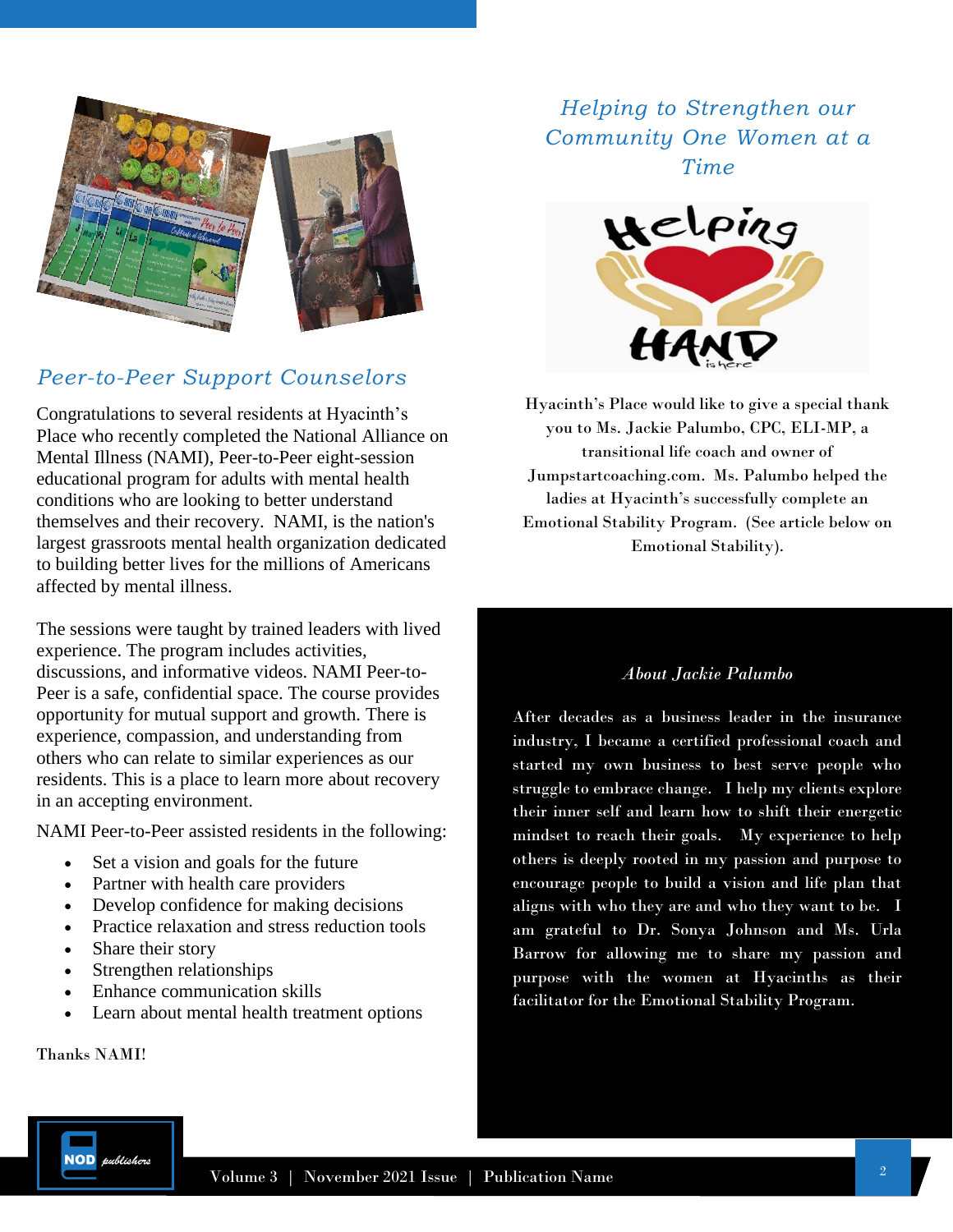

### **Emotional Stability**

Emotional stability is the capacity to maintain one's emotional balance under stressful circumstances. It is the opposite of emotional instability and neuroticism. Being emotionally stable means, you have the inner strength to face life's challenges and remain calm even when your life seems the most chaotic. "Emotional stability is a desirable trait. It means you can withstand difficult situations, handle adversity, and remain productive and capable throughout. To become emotionally stable, you must be willing to drive headlong in the opposite direction of becoming emotionally expressive, if only temporarily.

We cannot control life, but we can always control our emotions. We lose our jobs, our relationships end, we lose loved ones and life gets out of control. When you develop emotional stability, you can better cope with life's problems, manage your own emotions, stay grounded and find balance. You know when and how to take the right

steps to bring your life back on track and experience inner peace and happiness.

If you want to be unafraid of change, manage your anxiety and live a better life even when you face obstacles, then learning to develop emotional stability is imperative. Emotional stability is a trait that you can learn and develop over time. However, it will not be the easiest thing to do. Once you learn to master your emotions and become resilient, you will be able to stay grounded and balanced even during the most uncomfortable moments of your life. This can be achieved by shifting perspective, expressing emotions, checking expectations, creating an action plan, and self-care.